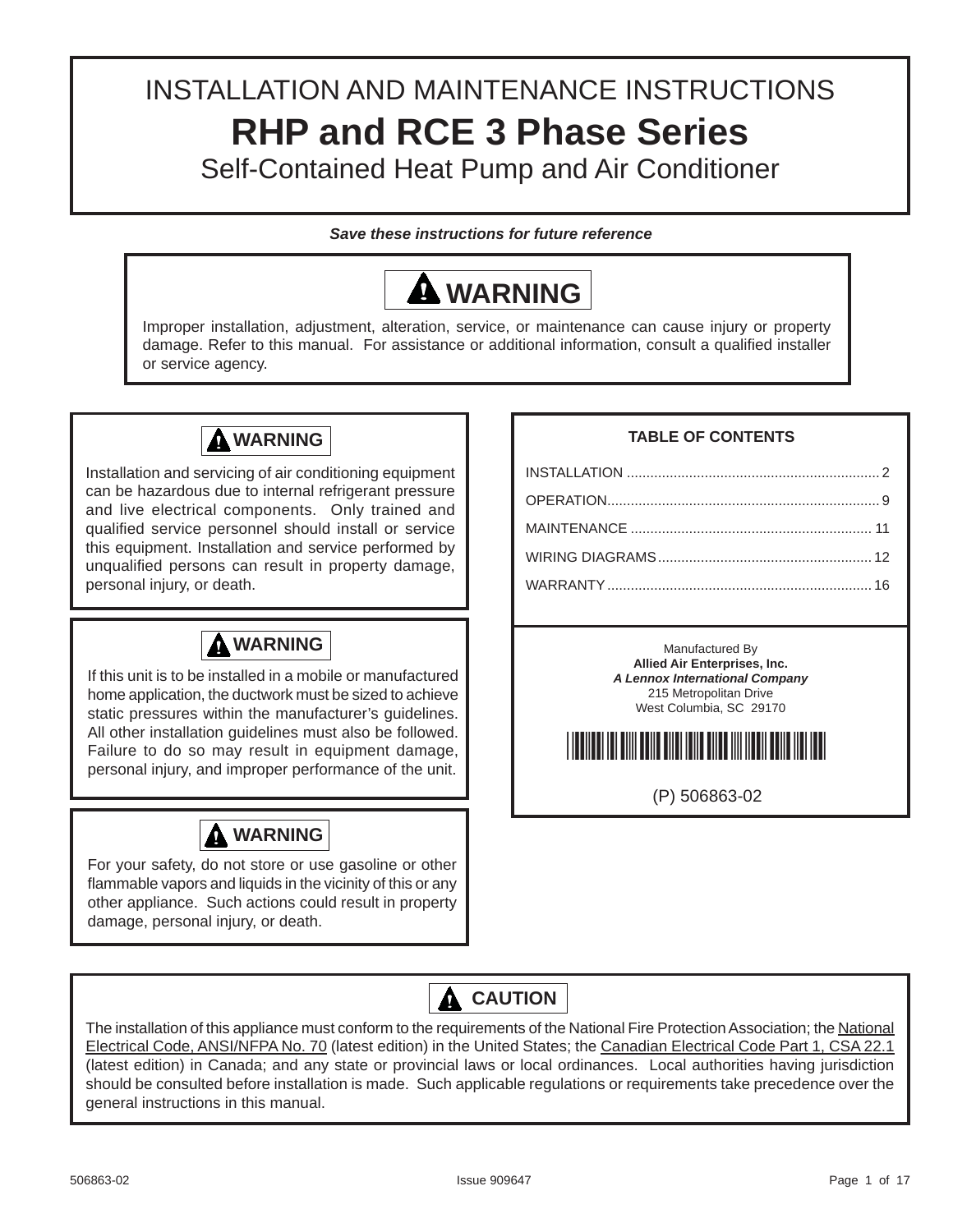### **INSTALLATION**

These instructions explain the recommended method of installation of the heat pump and air conditioner units and associated electrical wiring.

This unit is designed and approved for use as a selfcontained air-to-air outdoor heat pump and air conditioner system.

The units are factory equipped with a transformer and blower control for applications without auxiliary heat. Electric heat accessory kits (AHSA-) can be ordered for field installation of additional heat where required.

These instructions, and any instructions packaged with mating components and/or accessories, should be carefully read prior to beginning installation. Note particularly any **CAUTIONS** or **WARNINGS** in these instructions and all labels on the units.

These instructions are intended as a general guide only, for use by qualified personnel and do not supersede any national or local codes in any way. Compliance with all local, state, provincial, or national codes pertaining to this type of equipment should be determined prior to installation.

#### **InspecƟ on of Shipment**

Upon receipt of equipment, carefully inspect it for possible shipping damage. If damage is found, it should be noted on the carrier's freight bill. Take special care to examine the unit inside the carton if the carton is damaged. File a claim with the transportation company.

If any damages are discovered and reported to the carrier DO NOT INSTALL THE UNIT, **as claim may be denied**.

**Check the unit rating plate to confirm specifications are as ordered.**

#### **LimitaƟ ons**

The unit should be installed in accordance with all national and local safety codes.

Limitations of the unit and appropriate accessories must also be observed.

The unit must not be installed with any ductwork in the outdoor air stream. The outdoor fan is not designed to operate against any additional static pressure.

Minimum and maximum operation conditions must be observed to assure maximum system performance with minimum service required. Refer to Table 1 for the application limitations of the unit.

#### **LocaƟ on**

The unit is designed to be located outdoors with sufficient clearance for free entrance to the air inlet and discharge air openings. The location must also allow for adequate service access. Figure 1 shows a typical installation.

The unit must be installed on a solid foundation that will not settle or shift. Adequate structural support must be provided. Maintain minimum clearances as shown in Figure 1 and Table 1 and install the unit in level position. Isolate the base from the building structure to avoid possible transmission of sound or vibration into the conditioned space.

**The heat pump unit foundation should be raised to a minimum of 3" above finish grade.** In areas which have prolonged periods of temperature below freezing and snowfall, the heat pump unit should be elevated above the average snow line. Extra precaution should be taken to allow free drainage of condensate from defrost cycles to prevent ice accumulation. The unit should not be located near walkways to prevent possible icing of surface from defrost condensate.

**Avoid placing the unit near quiet areas such as sleeping quarters or study rooms.** Normal operating sound levels may be objectionable if the unit is placed near certain rooms.

**Do not permit overhanging structures or shrubs to obstruct condenser air discharge inlet or outlet.**

**For improved start-up performance, the indoor coil should be washed with suitable detergent to remove any residue from manufacturing processes.** 

#### **Roof Curb Installation**

If a roof curb is used, follow the manufacturer's Installation Instructions and be sure that all required clearances are observed (see **Clearances** on page 3).

These units are shipped with four corner brackets in place on the underside of the unit (see Figure 2). **For heat pumps the two rear corner brackets must be removed before unit is installed onto roof curb assembly. For air conditioner units remove all four corner brackets before installing on roof curb.**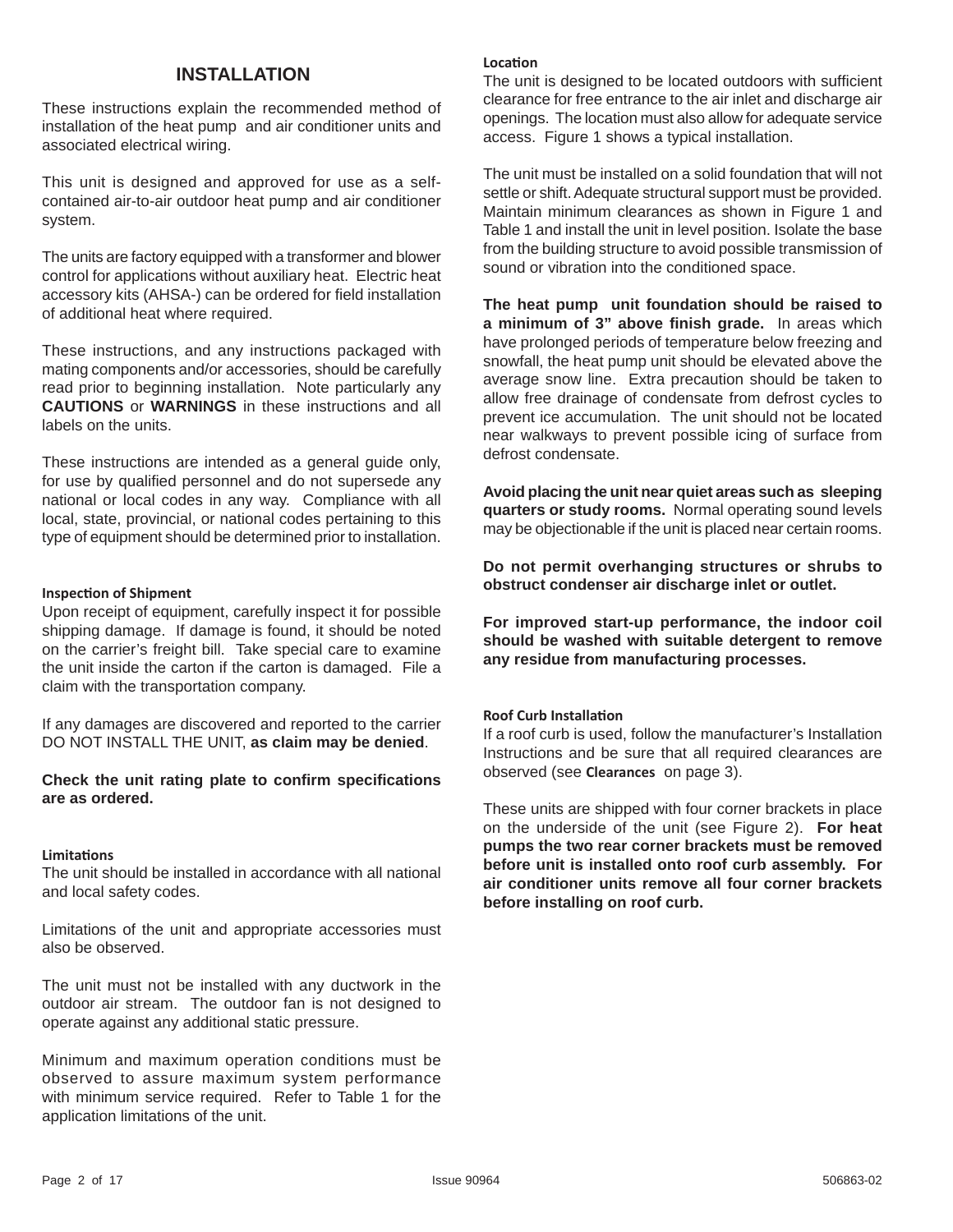

**Figure 1**



**Figure 2**



**Figure 3**

#### **Clearances**

All units require certain clearances for proper operation and service. Refer to Table 1 on page 4 for the minimum clearances to combustibles required for construction, servicing, and proper unit operation.

In the U.S., units may be installed on combustible floors made from wood or class A, B, or C roof covering material.

In Canada, units may be installed on combustible floors. Units must be installed outdoors.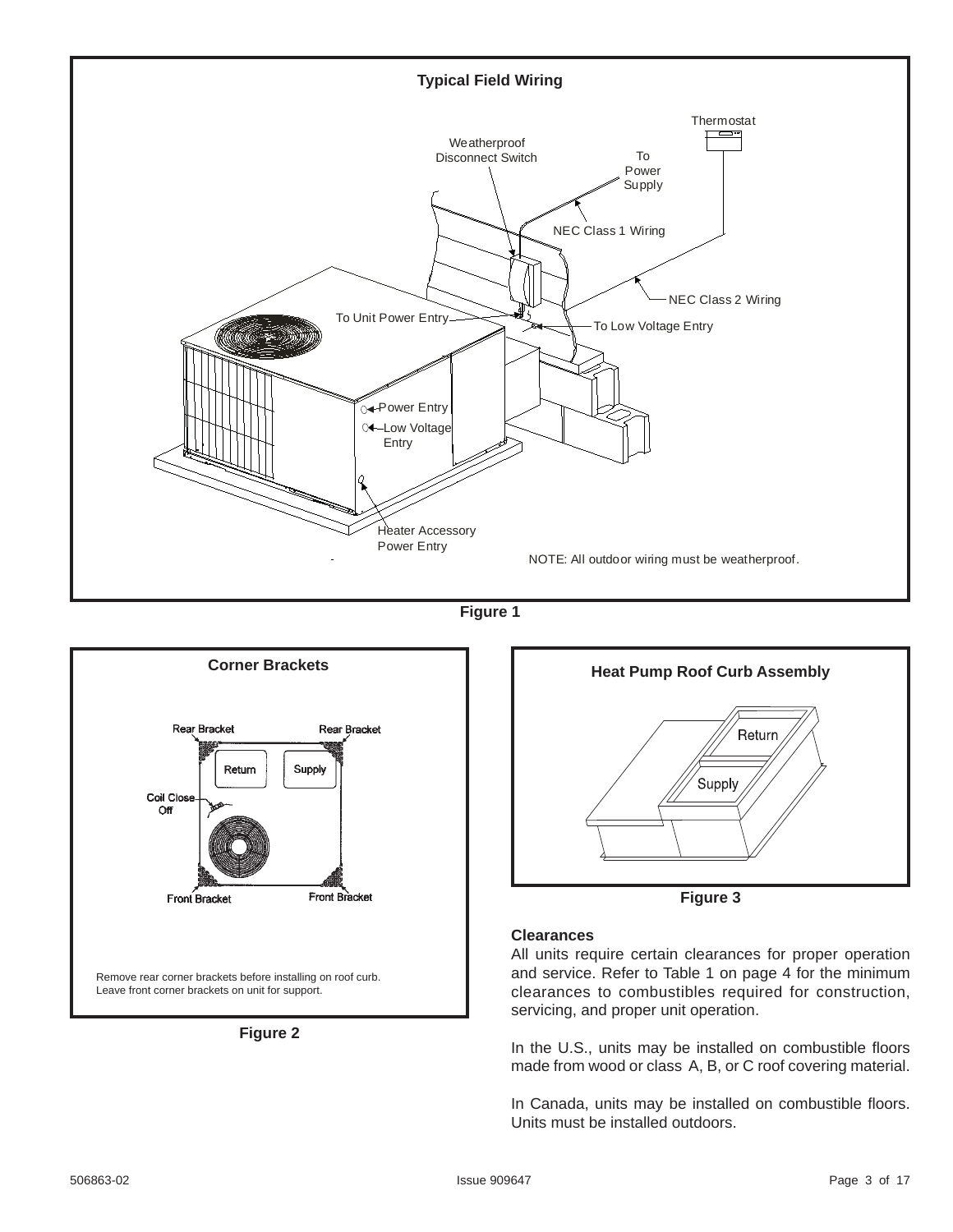### **Minimum Clearances**

|                                       | Combustibles | Installation/<br>Service |
|---------------------------------------|--------------|--------------------------|
| Front of Unit                         |              | 24"                      |
| <b>Back of Unit</b>                   |              |                          |
| Left Side                             |              | 24"                      |
| <b>Right Side</b><br>(Condenser Coil) |              | 24"                      |
| <b>Below Unit</b>                     |              |                          |
| Above Unit                            |              | 48"                      |

**Table 1**

#### **Rigging and Handling**

# **CAUTION**

Before lifting a unit, make sure that the weight is distributed equally on the cables so that it will lift evenly.

Exercise care when moving the unit. Do not remove any packaging until the unit is near the place of installation. Spreaders whose length exceeds the largest dimension across the unit **must be used across the top of the unit.**

Units may also be moved or lifted with a forklift while still in the factory-supplied packaging. **The lengths of the forks of the forklift must be a minimum of 42".**

#### **Compressor**

Units are shipped with compressor mountings factory adjusted and ready for operation. **Do not loosen compressor mounting bolts.**

#### **Electrical Wiring**

All field wiring must be done in accordance with National Electrical Code recommendations, local codes, and applicable requirements of UL, or in accordance with Canadian Electrical Code recommendations, local codes, or CSA Standards. Power wiring, disconnect means, and overcurrent protection are to be supplied by the installer. Refer to the unit rating plate for maximum over-current protection and minimum circuit ampacity, as well as operating voltage. The power supply must be sized and protected according to specifications supplied.

The unit must be grounded with a separate ground conductor. See Figure 4 for typical field wiring connection. The wiring diagram can be found on the unit inside the access panel. Low voltage control wiring are pigtail leads located on the main control box and are color-coded to match the connection called out on the wiring schematic.



When connecting electrical power and control wiring to the unit, waterproof-type connectors must be used so that water or moisture cannot be drawn into the unit during normal operation.

**Three Phase 230V (-T models) are factory wired for a 230-volt power supply. If power supply is 208 volts, it will be necessary to change a wire connection on the unit transformer from 240V terminal to 208V terminal as shown on the wiring diagram.**

#### *Use only copper conductors.*

If any of the original unit wiring is replaced, the same size and type wire must be used.



**Figure 4**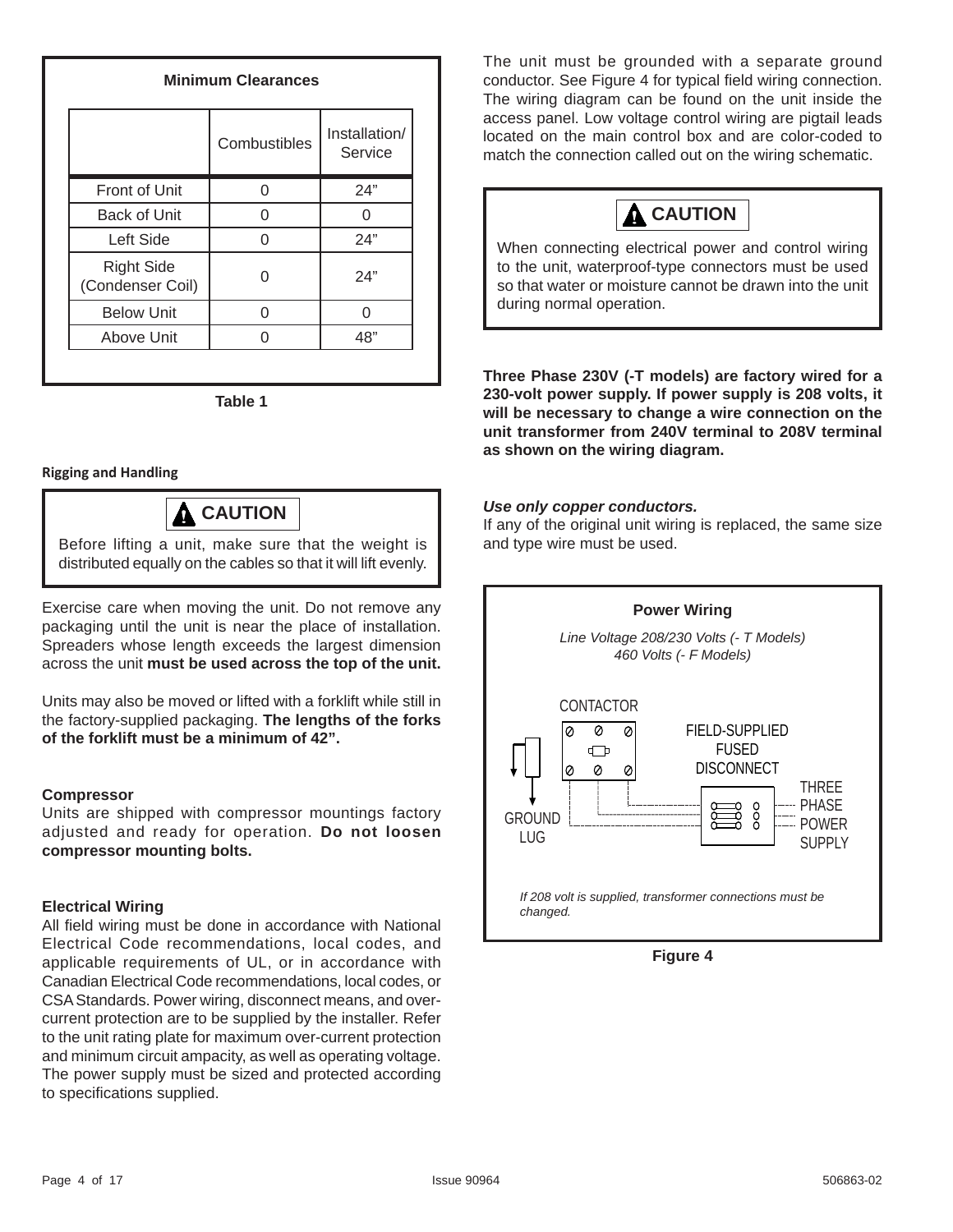#### **Thermostat**

The room thermostat should be located on an inside wall where it will not be subject to drafts, sun exposure, or heat from electrical fixtures or appliances. Follow the manufacturer's instructions enclosed with the thermostat for general installation procedure. Color-coded insulated wires (#18 AWG) should be used to connect the thermostat to the unit. A minimum of five wires are required for proper installation depending on thermostat used. For thermostat wire runs up to 60 feet(18 m), use 18 gauge wire. For 60 to 90 foot (18 to 27 m) runs, use 16 gauge wire. (Depending on thermostat used.)

#### **Ductwork**

Ductwork should be designed and sized according to the methods in Manual Q of the Air Conditioning Contractors of America (ACCA).

A closed return duct system shall be used. This shall not preclude use of economizers or outdoor fresh air intake. It is recommended that supply and return duct connections at the unit be made with flexible joints.

The supply and return air duct systems should be designed for the CFM and static requirements of the job. **They should not be sized to match the dimensions of the duct connections on the unit.**



When fastening ductwork to side duct flanges on unit, insert screws through duct flanges only. Do not insert screws through casing. Outdoor ductwork must be insulated and waterproofed.

#### **Filters**

Filters are not supplied with the unit. Filters must always be installed on the upstream side of the evaporator coil and must be kept clean or replaced. Dirty filters will reduce the airflow of the unit. Filters should be sized in accordance with Table 2 on page 6.

This unit is equipped with an internal filter clip which is located in the indoor coil compartment attached to the side of the unit drain pan.



**Figure 5**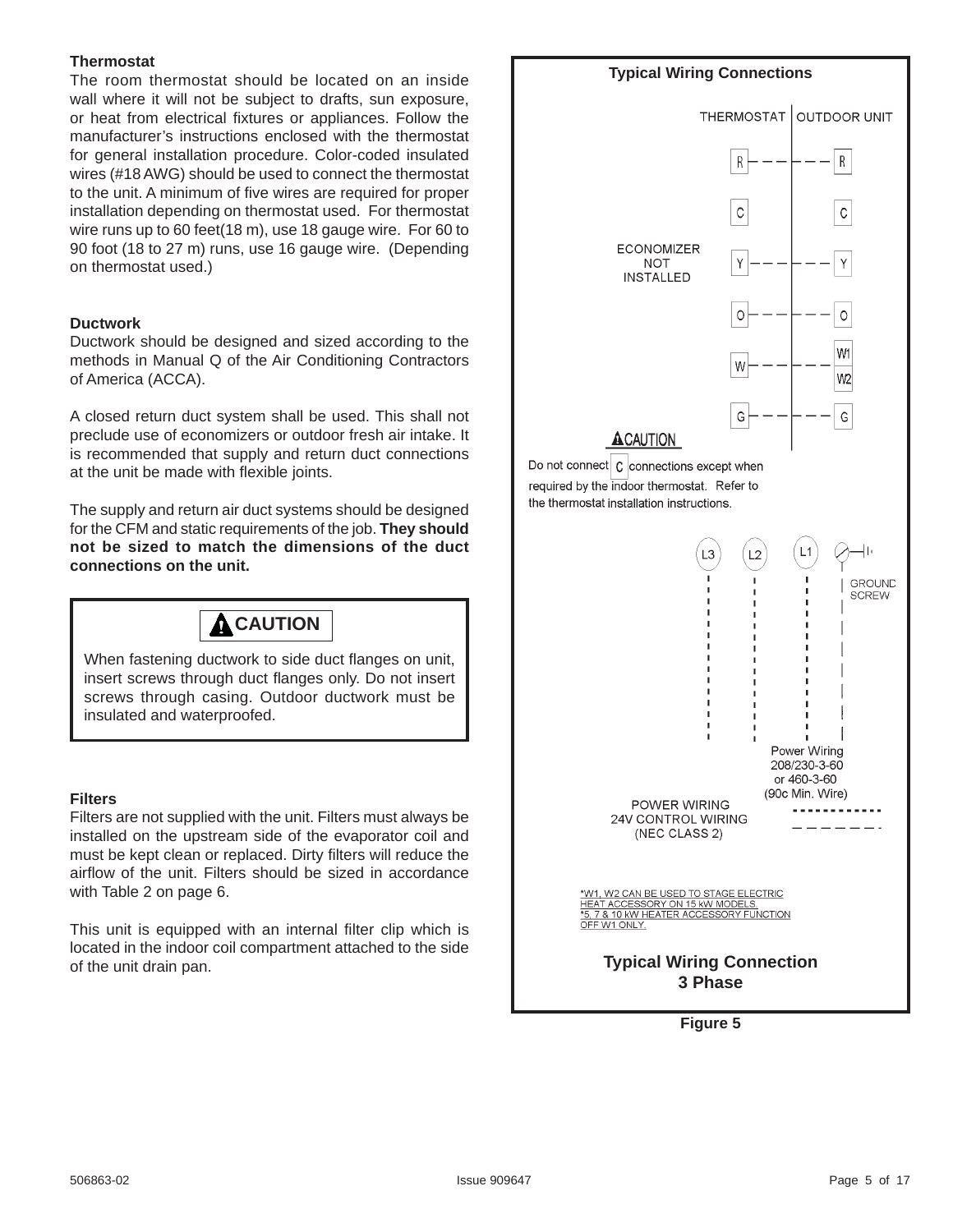## **Minimum Required Surface Area for Disposable Filters**

| Filter Area          |  |
|----------------------|--|
| 800 Square Inches    |  |
| 900 Square Inches    |  |
|                      |  |
| Internal Filter Size |  |
| $28''$ X $25''$      |  |
| $30''$ X $30''$      |  |
|                      |  |

**Table 2**

#### **Condensate Drain**

The package unit is equipped with a 3/4" fpt coupling for condensate line connection. Plumbing must conform to local codes. Use a sealing compound on the male adaptor pipe threads.

#### **The condensate drain line must be properly trapped and routed to a suitable drain.** See Figure 6 for proper drain arrangement. The drain line must pitch to an open drain or pump to prevent clogging of the line. Seal around the drain connection with suitable material to prevent air leakage into the return air system.

#### **Heater Kit Accessory (if used)**

The unit is fully equipped for cooling operation without auxiliary heat. A heater kit accessory may also be used. To install the heater kit accessory (see Figure 7):

- 1. Disconnect the power and open the main control access.
- 2. Disconnect the plug separating the high voltage wire harness. Remove the high voltage wire harness plug and discard.



**Figure 6**

- 3. Remove the heater blockoff by removing the four screws holding it in place. Cut away the insulation covering the opening, using the hole in the panel as a template.
- 4. Insert the heater into the control panel and fasten in the same mounting holes.
- 5. Plug the heater wiring harness into the wire harness on the control assembly. Field wiring of the auxiliary heater is separate from the unit power supply. Wire the power supply wiring for the heater to the appropriate connections on the heater kit.

#### **Crankcase Heater (if used)**

Some models may be equipped with insertion crankcase heaters to prevent excessive migration of liquid refrigerant into the compressor. The following steps should be taken on initial start-up to prevent possible compressor damage. The procedure must be followed at initial start-up as well as any time power has been interrupted for 12 hours or longer.

- 1. Insure that the room thermostat is in OFF position to prevent the compressor from starting.
- 2. Apply the main power supply to the outdoor unit. This will energize the crankcase heater.
- 3. Maintain power to the unit for a minimum of 8 hours.
- 4. After reaching minimum elapsed time, the unit can be safely started.

Except as required for safety while servicing, **do not open the system disconnect switch.**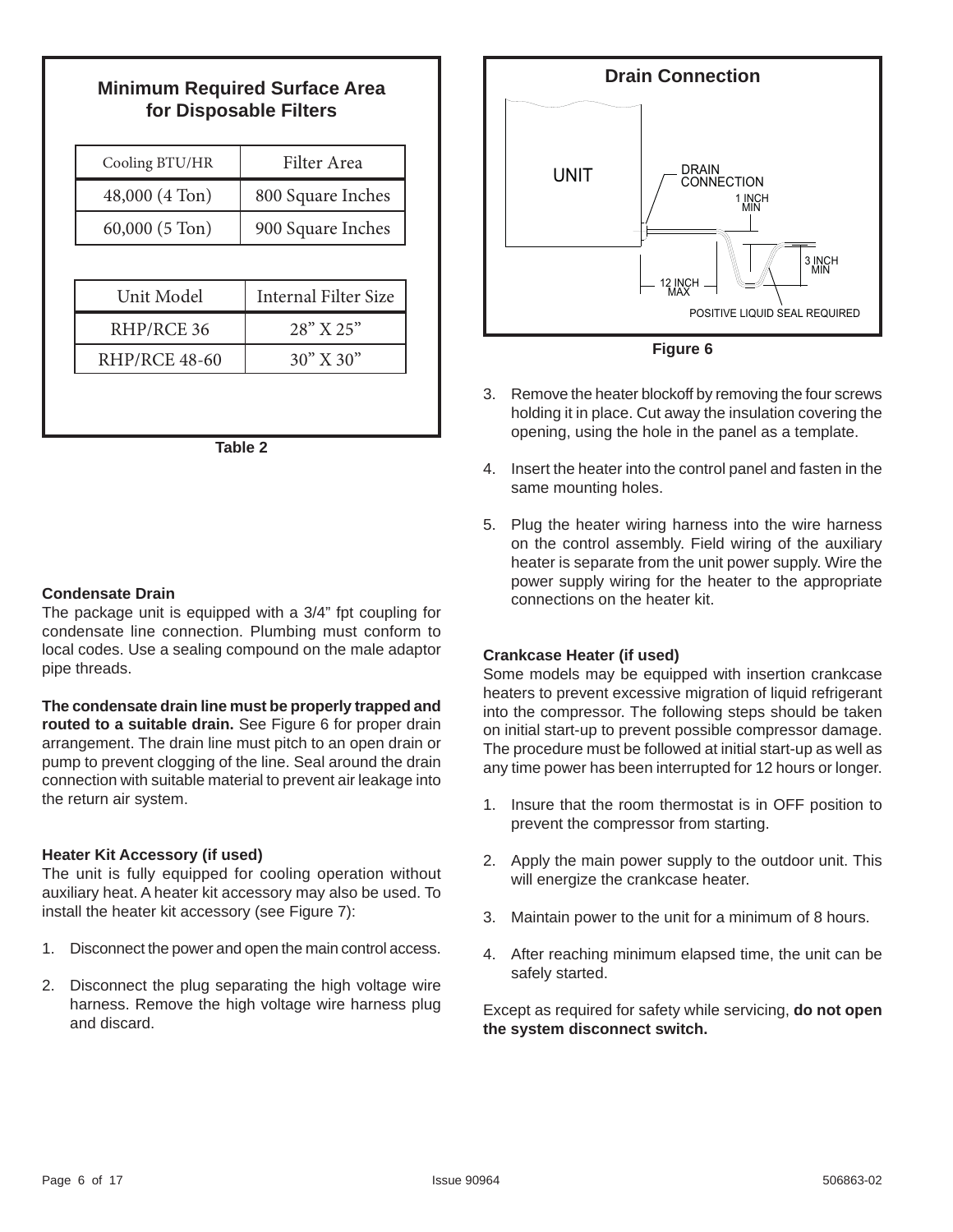#### **Removal of Unit from Common Venting System**

When an existing furnace is removed from a common venting system serving other appliances, the venting system is likely to be too large to properly vent the remaining attached appliances. The following test should be conducted with each appliance while the other appliances connected to the common venting system are not in operation.

- 1. Seal any unused openings in the common venting system.
- 2. Visually inspect the venting system for proper size and horizontal pitch and determine there is no blockage or restriction, leakage, corrosion, or other deficiencies which could cause an unsafe condition.
- 3. Insofar as is practical, close all building doors and windows between the space in which the appliances remaining connected to the common venting system are located and other spaces in the building. Turn on clothes dryers and any appliance not connected to the common venting system. Turn on exhaust fans, such as range hoods and bathroom exhausts, so they will operate at maximum speed. Do not operate a summer exhaust fan. Close fireplace dampers.
- 4. Following the lighting instructions, place the unit being inspected in operation. Adjust the thermostat so the appliance will operate continuously.
- 5. Test for spillage at the draft control relief opening after 5 minutes of main burner operation. Use the flame of a match or candle.
- 6. Follow the preceding steps for each appliance connected to the common venting system.
- 7. After it has been determined that each appliance remaining connected to the common venting system properly vents when tested as outlined above, return doors, windows, exhaust fans, fireplace dampers, and any other fuel burning appliance to their previous condition of use.
- 8. If improper venting is observed during any of the above tests, the common venting system must be corrected. **See National Fuel Gas Code, ANSI Z223.1 (latest edition) or CAN/CGA B149.1 & .2 Canadian Installation Codes to correct improper operation of common venting system.**



**Figure 7**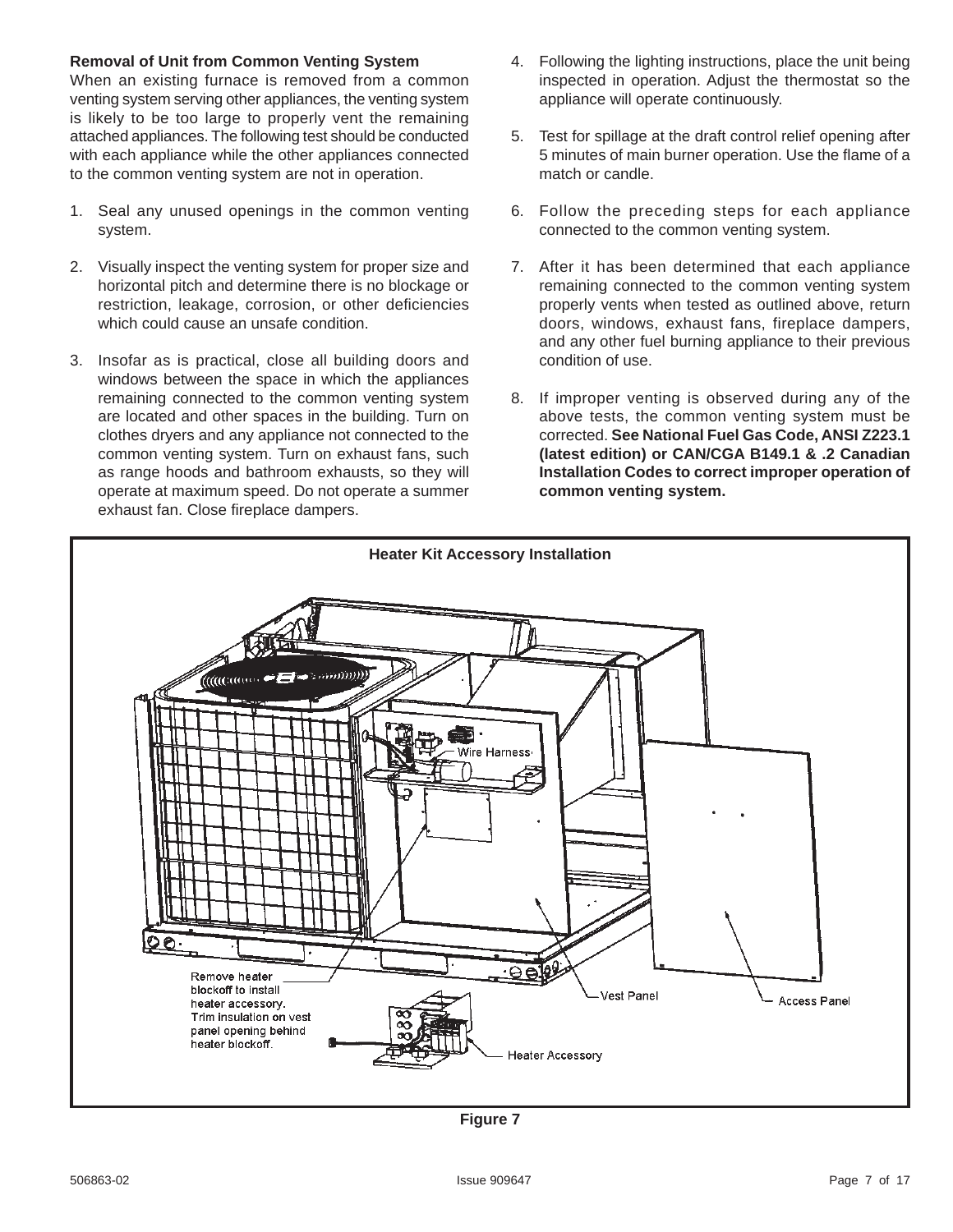#### *RCE Models*

#### **Cooling**

When the thermostat calls for cooling, R is closed to G and Y (see wiring diagram). This action completes the low voltage control circuit, energizing the compressor, condenser fan motor and blower motor.

Unit compressors have internal protection. If there is an abnormal rise in the compressor temperature, the protector will open and the compressor will stop.

#### **Blower Delay-Cooling**

In cooling mode, the circulating air blower operation is delayed for five (5) seconds after the compressor starts. The blower continues to operate for 60 seconds after the compressor is de-eneregized. The feature is a function of the blower motor itself and cannot be changed.

**NOTE:** *There is no blower off delay when there is only a call for G (fan only).*

#### **Electric Heat (If accessory is field installed)**

When the thermostat calls for heat, R is closed to W (see wiring diagram). This action energizes the blower motor at the selected heat speed and also energizes the electric heat elements through the sequencer (located on the field installed electric heater panel). Upon satisfying heating demand, the thermostat opens the W circuit, de-energizing the electric heater. The blower motor will continue to operate for an additional 2 minutes before stopping.

#### **RHP Models**

#### **Cooling**

When the thermostat is in the cooling mode, the O circuit is powered which energizes the reversing valve. Upon cooling demand, the thermostat closes circuit R and Y. Closing R and Y closes the unit contactor, starting the compressor and outdoor fan. Closing R to Y also brings on the indoor blower at the same time. Upon satisfying cooling demand, the thermostat will open the above circuits and open the main contactor, stopping the compressor and outdoor fan. The blower will continue to operate for 60 seconds which improves system efficiency.

**NOTE:** *There is no blower off delay when there is only a cell for G (fan only).*

#### **Heating**

Upon first stage heating demand, the thermostat closes circuit R to Y, which closes the unit contactor, starting the compressor and outdoor fan. The reversing valve is not energized in the heating mode. The thermostat automatically brings on the indoor blower at the selected heat pump speed at the same time. Upon satisfying the heating demand, the thermostat opens the above circuits and stops the compressor and outdoor fan. The blower will continue running for an additional 60 seconds.

#### **Units with Electric Heater (If accessory is field installed)**

If during a first stage heating demand the thermostat closes the R to W circuit calling for a second stage heating demand, the electric heater is energized. The compressor continues to operate in heating mode. At the same time the indoor blower is energized on the selected heting speed. If the second stage heat demand is satisfied, the electric heat stages off and indoor blower returns to the selected heat pump speed.



**Figure 8**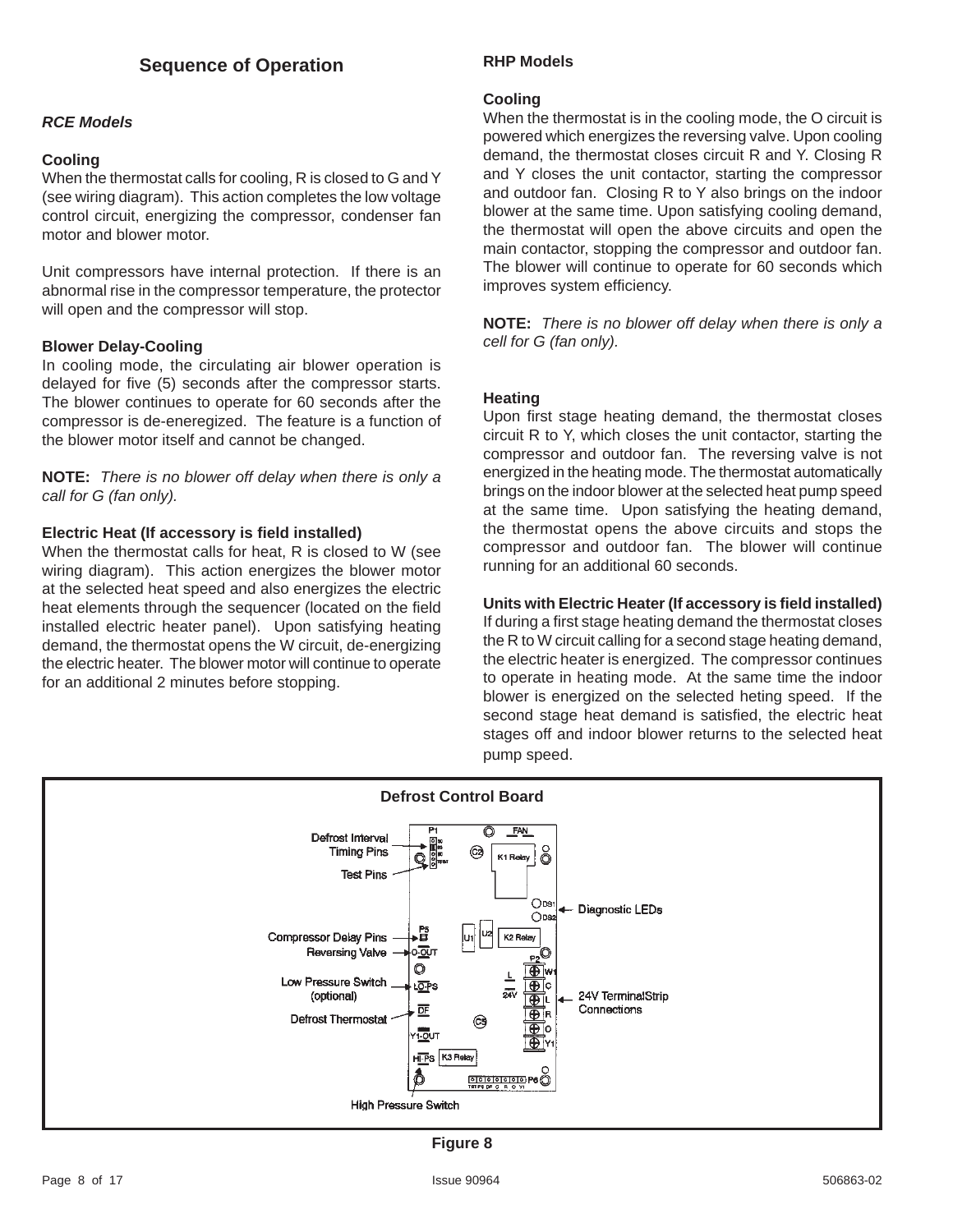**NOTE:** If both first and second stage heating demand *are satisfied at the same time or if the unit is operating in emergency heat mode and the demand is satisfied, the heat pump and heaters are de-energized while the blower will continue to operate for an additional 2 minutes before stopping.*

#### **Defrost System**

The defrost system includes two components: the defrost thermostat and the defrost control.

#### **Defrost Thermostat**

The defrost thermostat is located on the liquid line between the check/expansion valve and the distributor. When the defrost thermostat senses 42°F or cooler, the thermostat contacts close and send a signal to the defrost control board to start the defrost timing. It also terminates defrost when the liquid line warms up to 70°F.

#### **Defrost Control**

The defrost control board includes the combined functions of time/temperature defrost control, defrost relay, diagnostic LEDs and terminal strip for field wiring connections (see Figure 8).

The control provides automatic switching from normal heating operation to defrost mode and back. During the compressor cycle (call for defrost), the control accumulates compressor run time at 30, 60, 90 minute field-adjustable intervals. If the defrost thermostat is closed when the selected compressor run time interval ends, the defrost relay is energized and the defrost begins.

#### **Defrost Control Timing Pins**

Each timing pin selection provides a different accumulated compressor run time period during one thermostat run cycle. This time period must occur before a defrost cycle is initiated. The defrost interval can be adjusted to 30 (T1), 90 (T2), or 90 (T3) minutes. The defrost timing jumper is factory installed to provide a 90-minute defrost interval. If the timing selector jumper is not in place, the control defaults to a 90-minute defrost interval. The maximum defrost period is 14 minutes and cannot be adjusted. For optimal system performance, move the jumper to the 60 minute defrost interval.

A test option is provided for troubleshooting. The test mode may be started any time the unit is in the heating mode and the defrost thermostat is closed or jumpered. If the jumper is in the TEST position at power up, the control will ignore the test pins. When the jumper is placed across the TEST pins for 2 seconds, the control will enter the defrost mode. If the jumper is removed before an additional 5-second period has elapsed (7 seconds total), the unit will remain in defrost mode until the defrost thermostat opens or 14 minutes have passed. If the jumper is not removed until after the additional 5-second period has elapsed, the defrost will terminate and the test option will not function again until the jumper is removed and reapplied.

#### **Defrost Control Board Diagnostic LEDs**

| No Power<br>to Board                   | Off                           | Off        |
|----------------------------------------|-------------------------------|------------|
| Normal Operation/<br>Power to Board    | Simultaneous Slow Flash       |            |
| <b>Anti-Short Cycle</b><br>Lockout     | <b>Alternating Slow Flash</b> |            |
| Low Pressure<br>Switch Fault           | Off                           | Slow Flash |
| Low Pressure<br><b>Switch Lockout</b>  | Off                           | On         |
| <b>High Pressure</b><br>Switch Fault   | <b>Slow Flash</b>             | Off        |
| <b>High Pressure</b><br>Switch Lockout | On                            | Off        |

#### **Table 3**

#### **Compressor Delay**

The defrost board has a field-selectable function to reduce occasional sounds that may occur while the unit is cycling in and out of the defrost mode. The compressor will be cycled off for 30 seconds going in and out of the defrost mode when the compressor delay jumper is installed. For optimal energy performance, remove the delay jumper.

**NOTE:** *The 30-second "off" cycle is not functional when jumpering the TEST pins.*

#### **Time Delay**

The timed-off delay is 5 minutes long. The delay helps to protect the compressor from short cycling in case the power to the unit is interrupted or a pressure switch opens. The delay is bypassed by placing the timer select jumper across the TEST pins for 0.5 seconds.

#### **Pressure Switch Circuit**

High and low pressure switches are connected to the defrost control board on heat pump models (see Figure 8 on page 8). Air conditioning models have a high pressure switch installed in line with compressor contactor coil.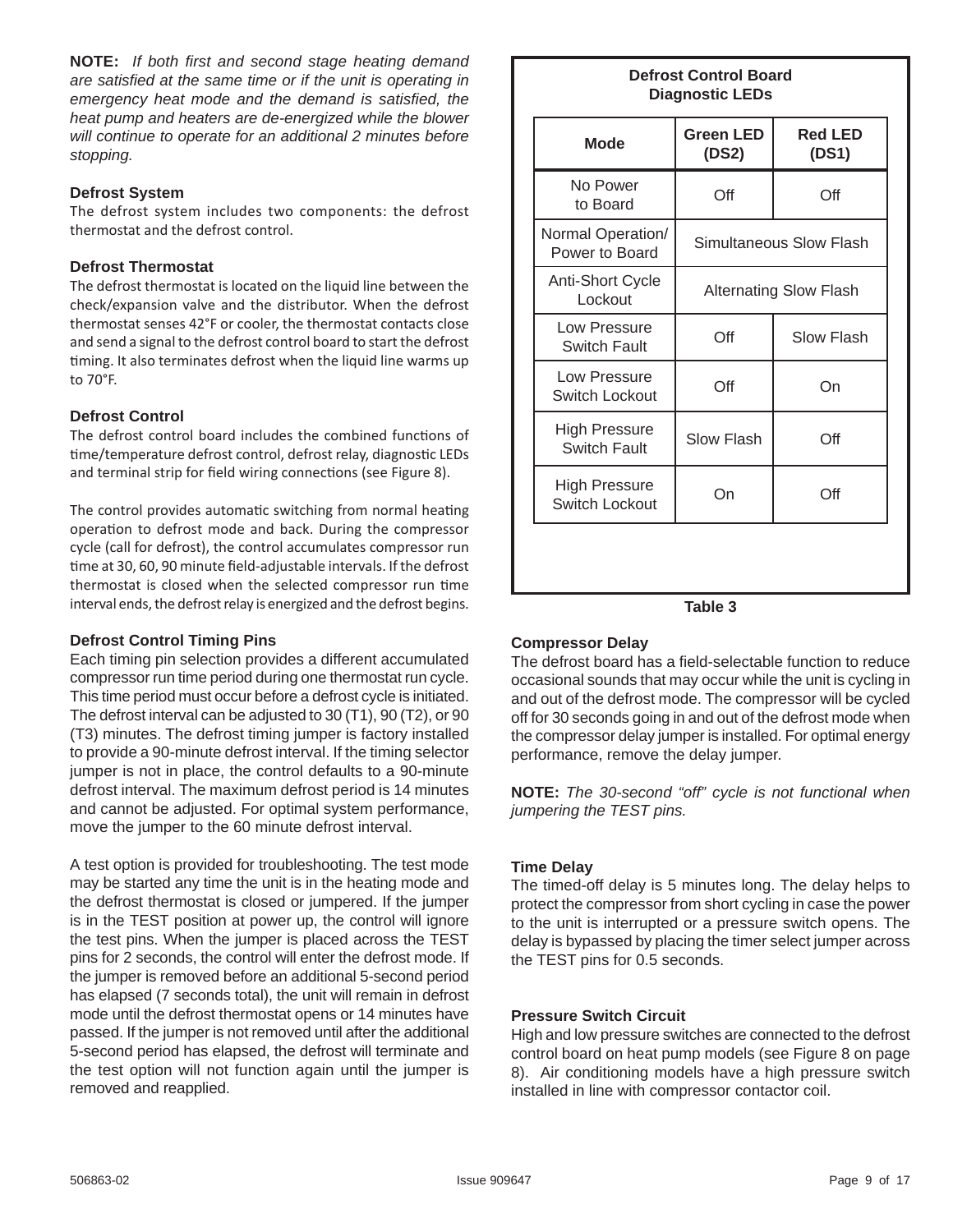**During a single demand cycle, the defrost control will**  lock out the unit after the fifth time that the circuit is **interrupted by any pressure switch wired to the control board. In addition, the diagnostic LEDs will indicate a**  locked-out pressure switch after the fifth occurrence of **an open pressure switch (see Table 3).** 

**The unit will remain locked out until power to the board is interrupted, then re-established, or until the jumper is applied to the TEST pins for 0.5 seconds.**

**NOTE:** *The defrost control board ignores input from the low pressure switch terminals as follows:*

- During the TEST mode
- During the defrost cycle
- During the 90-second start-up period
- For the first 90 seconds each time the reversing valve switches heat/cool modes

#### **If the TEST pins are jumpered and the 5-minute delay is being bypassed, the LO PS terminal signal is not ignored during the 90-second start-up period.**

#### **Diagnostic LEDs**

The defrost board uses two LEDs for diagnostics. The LEDs flash a specific sequence according to the condition as shown in Table 3.

#### **System Performance (RCE, RHP Models)**

This equipment is a self contained, factory optimized refrigerant system, and should require no adjustments when properly installed. If however unit performance is questioned, perform the following checks.

Insure unit is installed per manufacturer's instructions and that line voltage and air flows are correct. Refer to Table 4 for proper superheat values. Check super heat settings by measuring pressure at the suction line service port. For TXV systems, measure pressure at the liquid service port. Take line temperature within 2 inches of service port connection to its main tube. If unit superheat/subcooling varies by more than table allowance, check internal seals, service panels and duct work for air leaks, as well as restrictions and blower speed settings. If unit performance remains questionable, remove charge, evacuate to 500 Microns, and weigh in refrigerant to name plate charge. It is critical that the exact charge is re-installed. Failure to comply will compromise system performance. If unit performance is still questionable, check for refrigerant related problems such as, blocked coil or circuits, malfunctioning metering devices or other system components.

#### **Suction Superheat**

| Outdoor<br><b>Unit Model</b> | <b>Suction Superheat</b><br>$+/- 3°$ @ AHRI<br>Conditions 82° OD<br>80° IDDB/67° IDWB |  |
|------------------------------|---------------------------------------------------------------------------------------|--|
| RHP13(*)36                   | 16                                                                                    |  |
| RHP13(*)48                   | 19                                                                                    |  |
| RHP13(*)60                   | 16                                                                                    |  |
| RCE13(*)36                   | 17                                                                                    |  |
| RCE13(*)48                   | 15                                                                                    |  |
| RCE13(*)60                   | 15                                                                                    |  |

These letters will vary according to unit series.

**Table 4**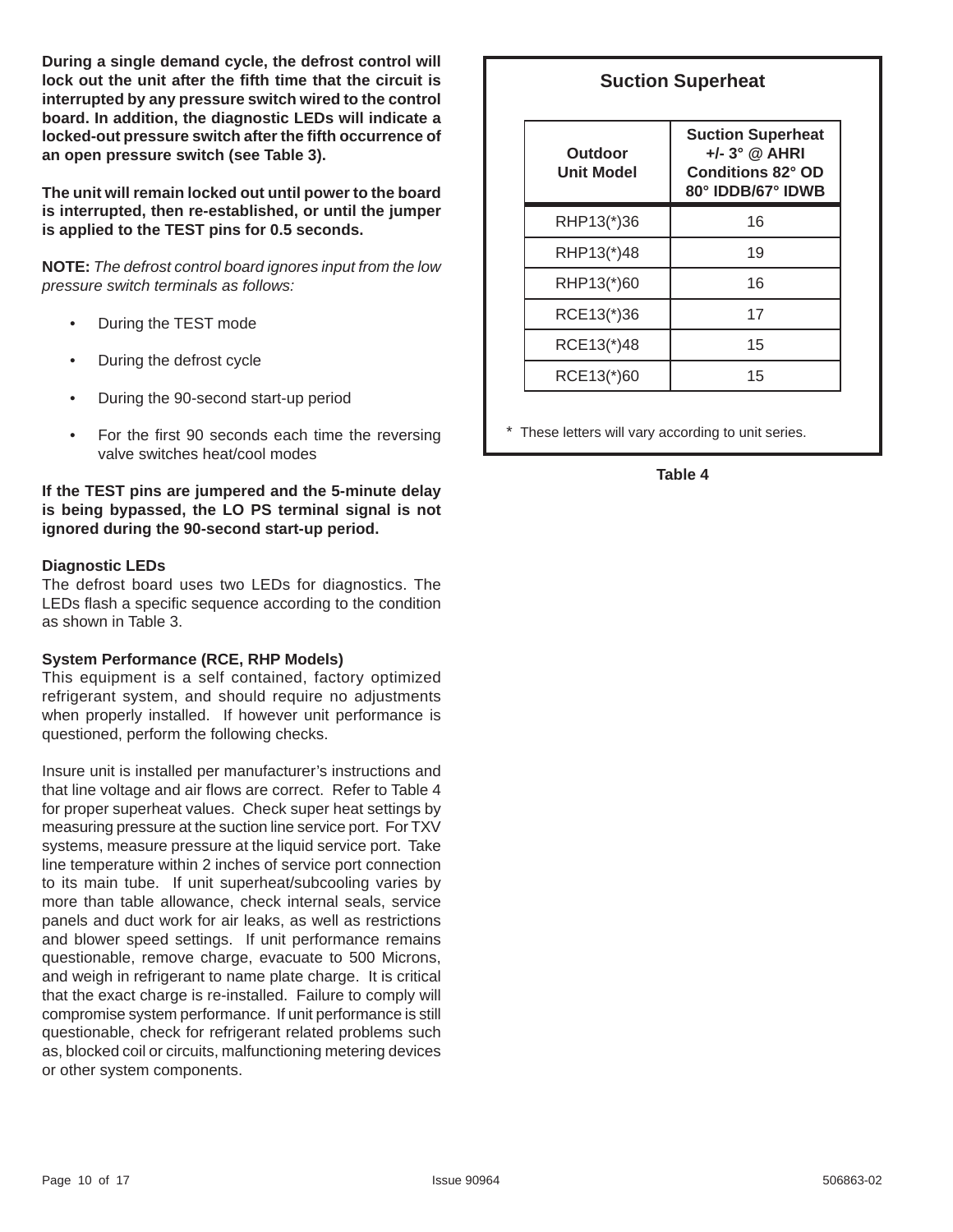## **MAINTENANCE**

# **WARNING**

Before performing maintenance operations on the system, shut off all electrical power to the unit. Turn off accessory heater power switch if applicable. Electrical shock could cause personal injury or death.

Periodic inspection and maintenance normally consists of changing or cleaning the filters and cleaning the outdoor coil. On occasion, other components may also require cleaning.

#### **Filters**

Filters are not supplied with the unit. Inspect once a month. Replace disposable or clean permanent type as necessary. **Do not replace permanent type with disposable.**

#### **Motors**

Indoor and outdoor fan and vent motors are permanently lubricated and require no maintenance.

Some models may be equipped with a permanent magnet, constant torque indoor blower motor. These motors remain energized and are controlled by 24V signals. For high static applications, use tap 3 for cooling speed and tap 5 for heating speed. Refer to the heater install label for limitations to blower tap selection on heating speeds.

#### **Outdoor Coil**

Dirt and debris should not be allowed to accumulate on the outdoor coil surface or other parts in the air circuit. Cleaning should be as often as necessary to keep the coil clean. Use a brush, vacuum cleaner attachment, or other suitable means. If water is used to clean the coil, be sure the power to unit is shut off prior to cleaning. **Care should be used when cleaning the coil so that the coil fi ns are not damaged.**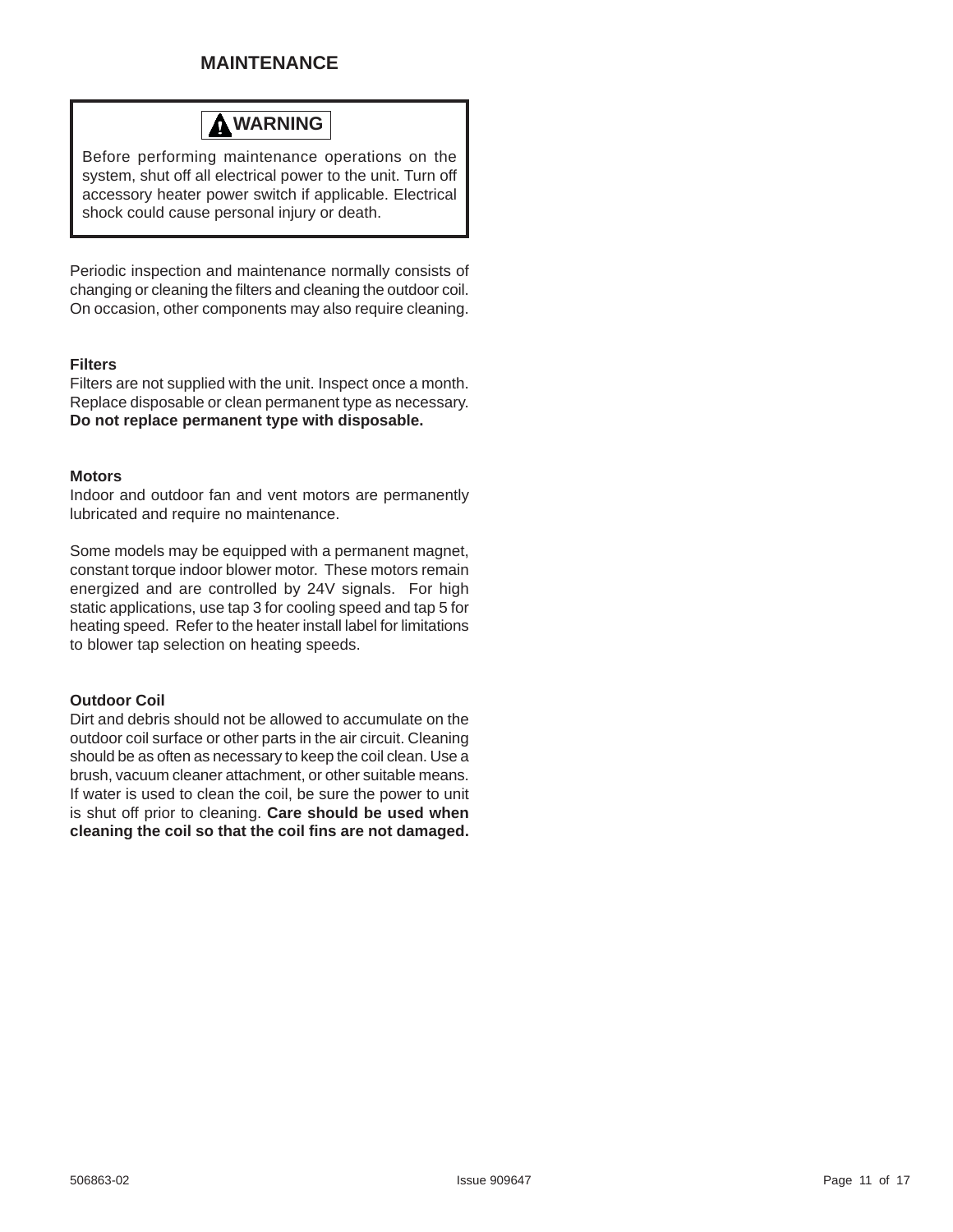

**Figure 9**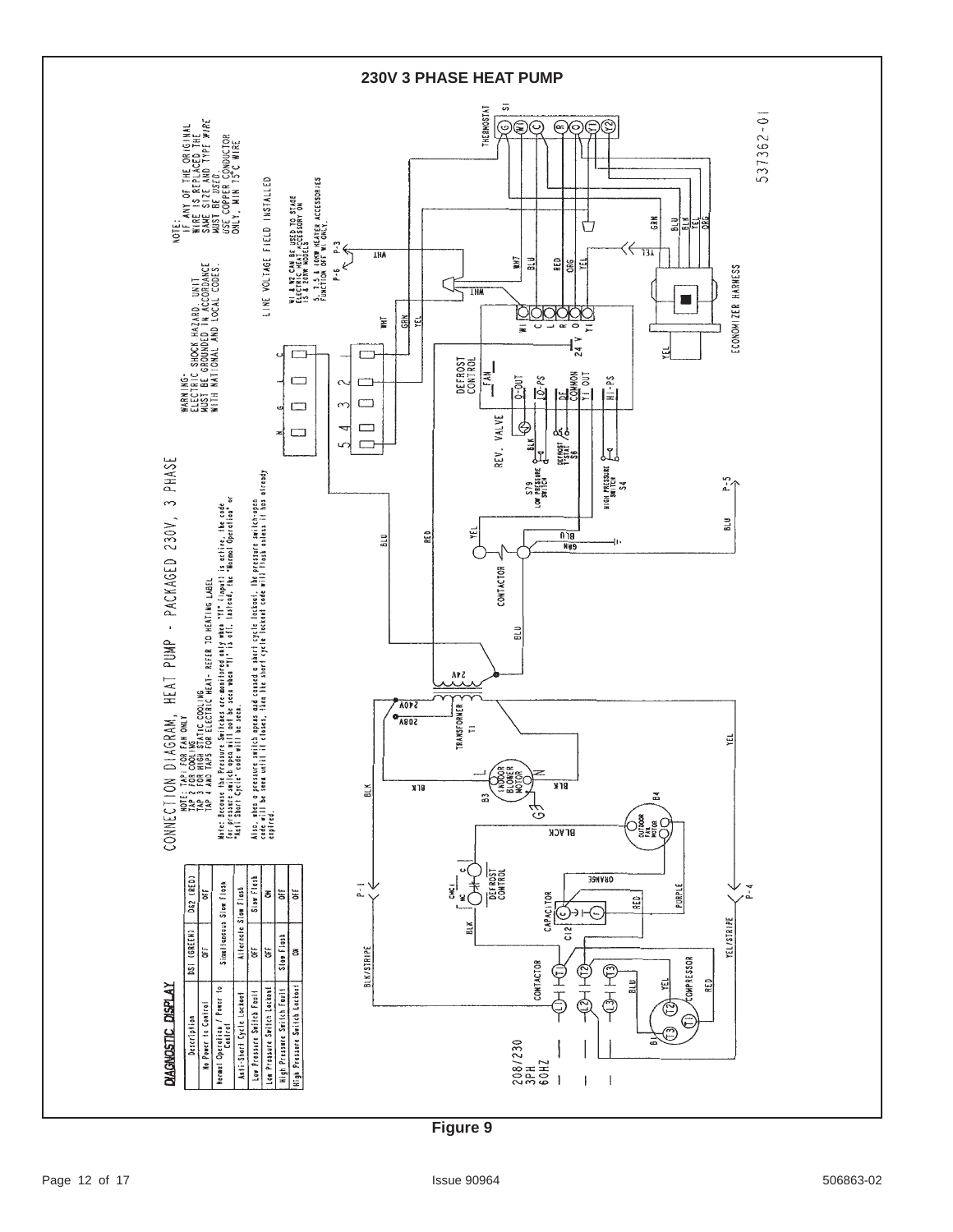

**Figure 10**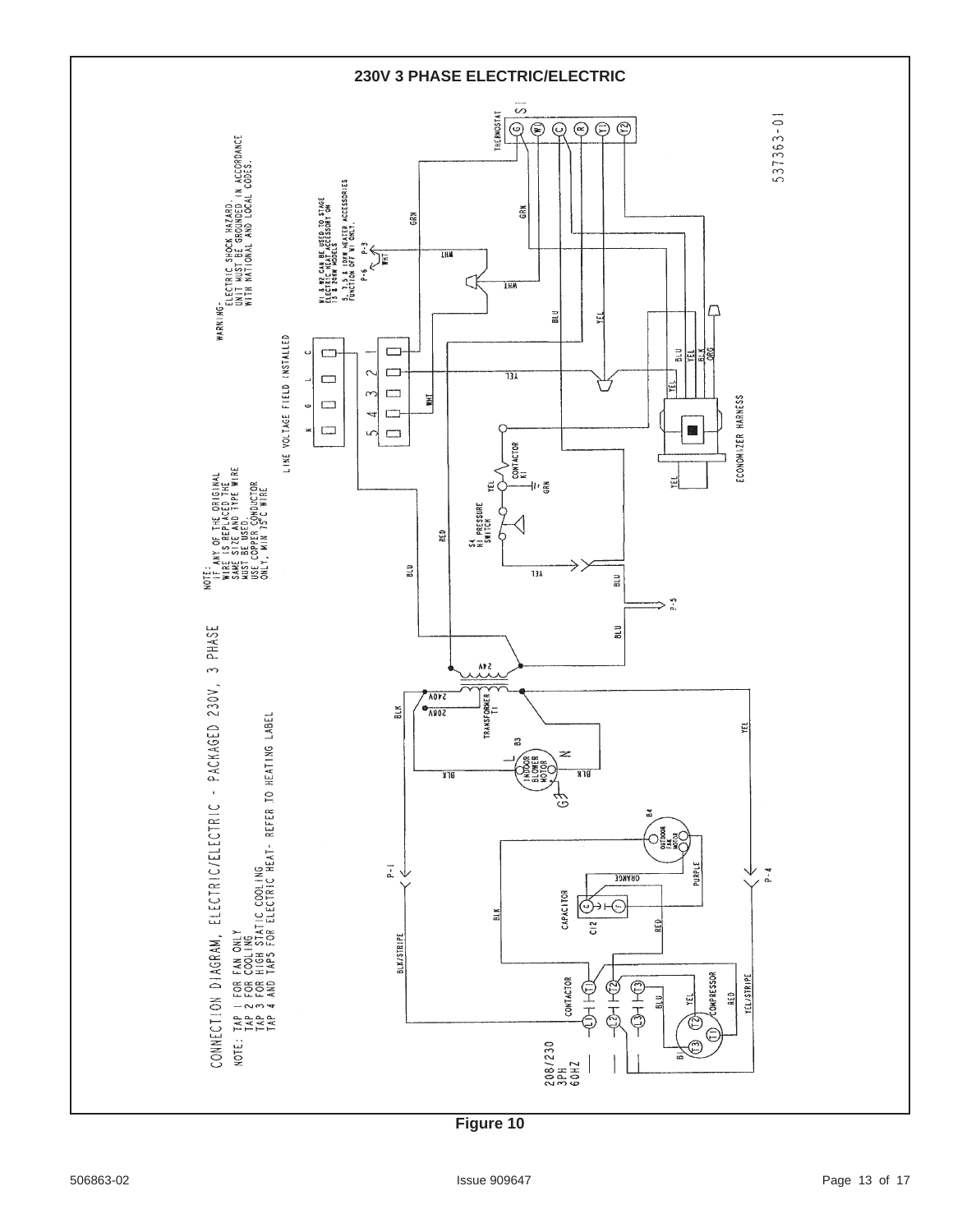

**Figure 11**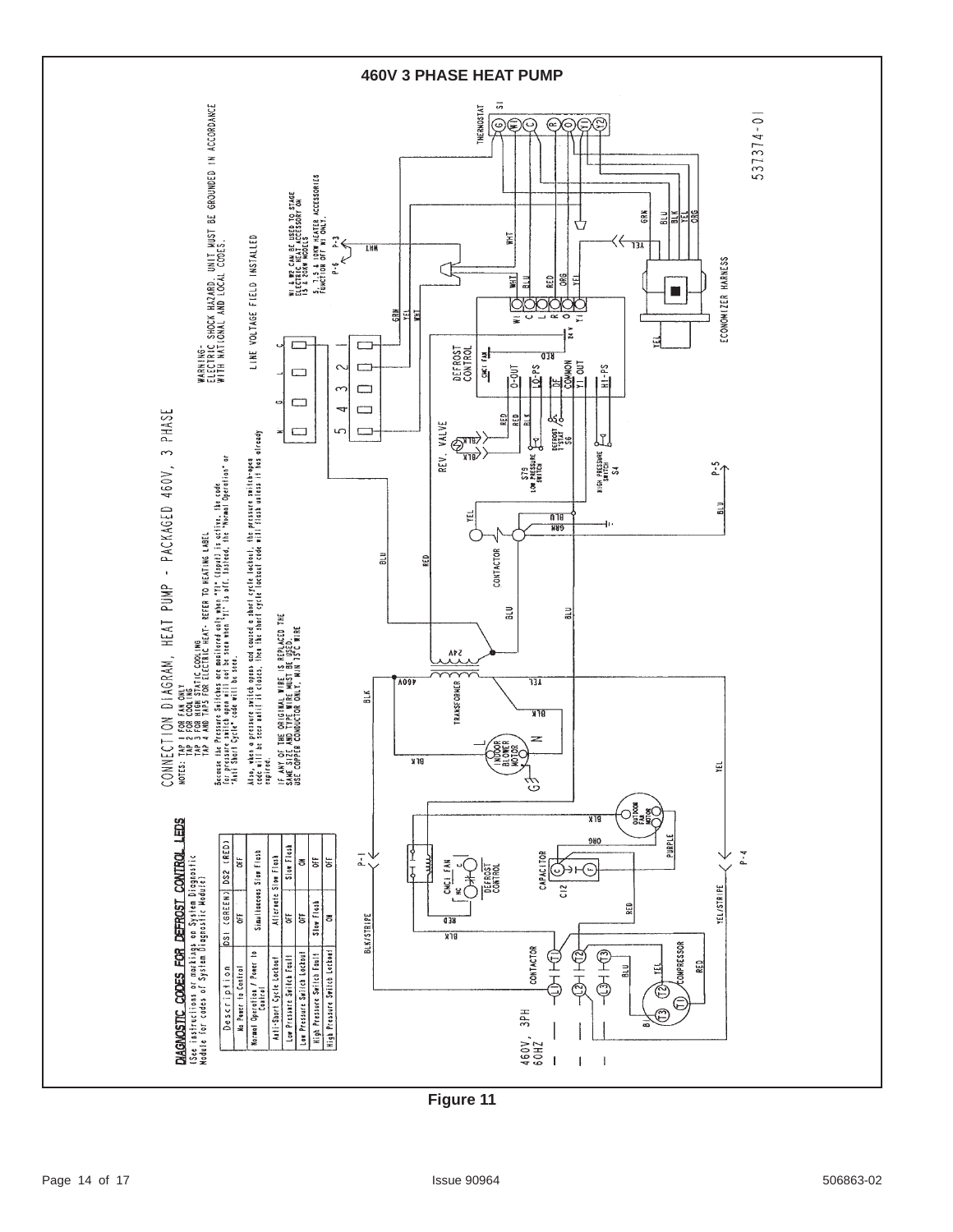

**Figure 12**